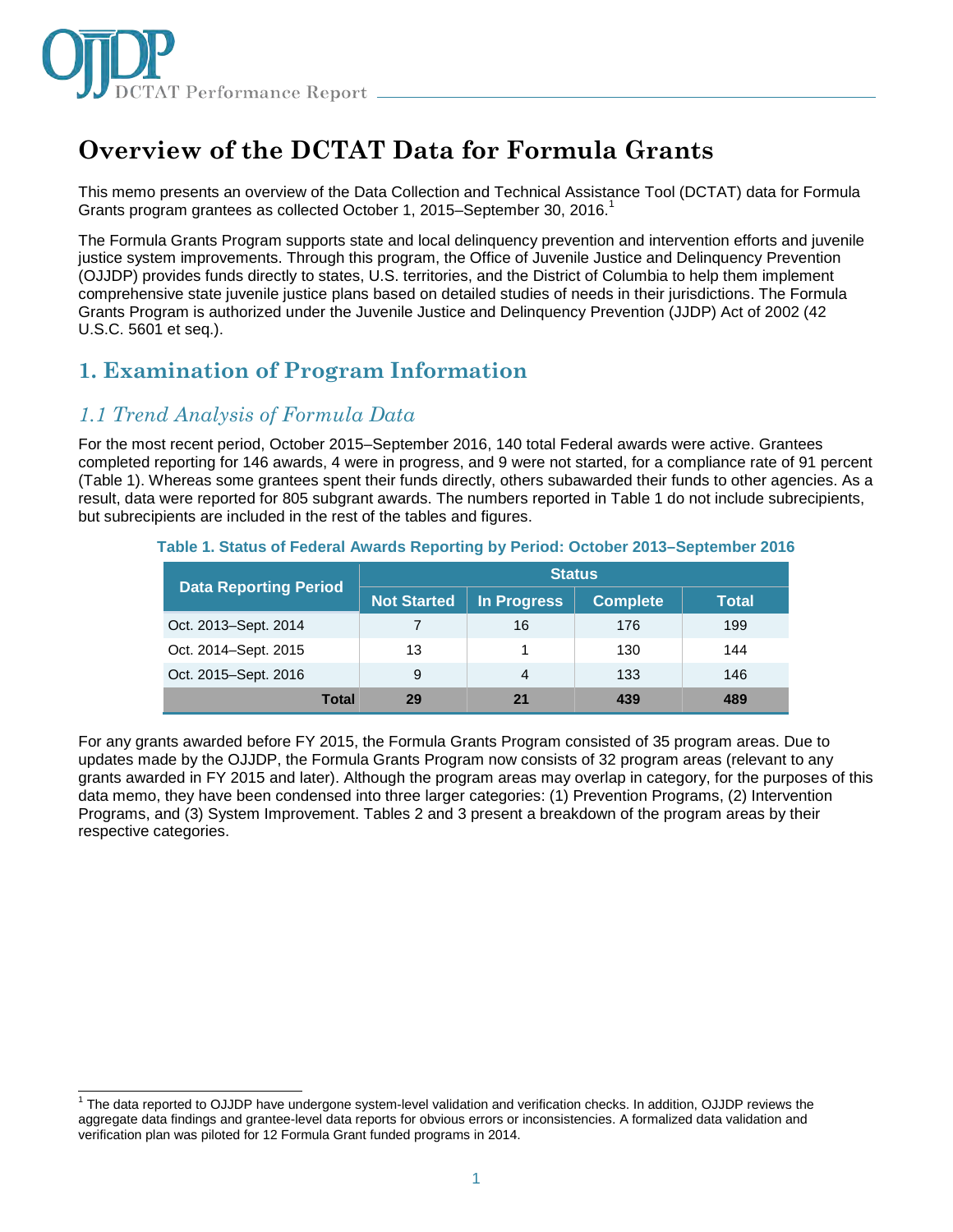| <b>Prevention and Intervention Programs</b>                              |                                                                            | <b>System Improvement</b>                  |
|--------------------------------------------------------------------------|----------------------------------------------------------------------------|--------------------------------------------|
| Aftercare/Reentry                                                        | Jail Removal (State and Subgrantee Level)                                  | <b>Community Assessment</b>                |
| Alternatives to Detention                                                | Job Training                                                               | Compliance Monitoring (State Level)        |
| Child Abuse and Neglect                                                  | <b>Mental Health Services</b>                                              | Juvenile Justice System Improvement        |
| <b>Children of Incarcerated Parents</b>                                  | Mentoring                                                                  | State Advisory Group (SAG) Allocation      |
| <b>Court Services</b>                                                    | Native American Programs                                                   | Strategic Community Action Planning (SCAP) |
| Deinstitutionalizaion of Status Offender<br>(State and Subgrantee Level) | Probation                                                                  | <b>Youth Courts</b>                        |
| <b>Delinquency Prevention</b>                                            | <b>Restitution/Community Service</b>                                       |                                            |
| Disproprotionate Minority Contact (State and<br>Subgrantee Level)        | Rural Area Juvenile Programs                                               |                                            |
| Diversion                                                                | School Programs                                                            |                                            |
| Gangs                                                                    | Separation of Juveniles from Adult Inmates<br>(State and Subgrantee Level) |                                            |
| Gender-Specific Services                                                 | Serious Crime                                                              |                                            |
| <b>Graduated Sanctions</b>                                               | Sex Offender Programs                                                      |                                            |
| Gun Programs                                                             | Substance Abuse                                                            |                                            |
| <b>Hate Crimes</b>                                                       | Youth Advocacy                                                             |                                            |

### **Table 2. Program Areas Organized by Categories of Services: Before 2015**

#### **Table 3. Program Areas Organized by Categories of Services: 2015 to Present**

| <b>Prevention and Intervention Programs</b> |                                                 | <b>System Improvement</b>             |
|---------------------------------------------|-------------------------------------------------|---------------------------------------|
| Aftercare/Reentry                           | Indian Tribe Programs                           | Compliance Monitoring                 |
| After School Programs                       | Jail Removal                                    | Indigent Defense                      |
| Alternatives to Detention                   | Job Training                                    | Juvenile Justice System Improvement   |
| Child Abuse and Neglect                     | Learning and Other Disabilities                 | Planning and Administration           |
| Community-Based Programs and Services       | <b>Mental Health Services</b>                   | Reducing Probation Officer Caseloads  |
| <b>Delinquency Prevention</b>               | Mentoring, Counseling, and Training<br>Programs | State Advisory Group (SAG) Allocation |
| Deinstitutionaliation of Status Offenders   | Positive Youth Development                      |                                       |
| <b>Disproportionate Minority Contact</b>    | Probation                                       |                                       |
| Diversion                                   | Protecting Juvenile Rights                      |                                       |
| Gangs                                       | Rural Area Juvenile Programs                    |                                       |
| <b>Gender Specific Services</b>             | School Programs                                 |                                       |
| Graduated and Appropriate Sanctions         | Separation of Juveniles from Adult Inmates      |                                       |
| <b>Hate Crimes</b>                          | Substance and Alcohol Abuse                     |                                       |

Over the three most recent reporting periods, the number of (operational-only) grantees reporting data for the different program areas has varied. During the October 2015–September 2016 reporting period, the largest number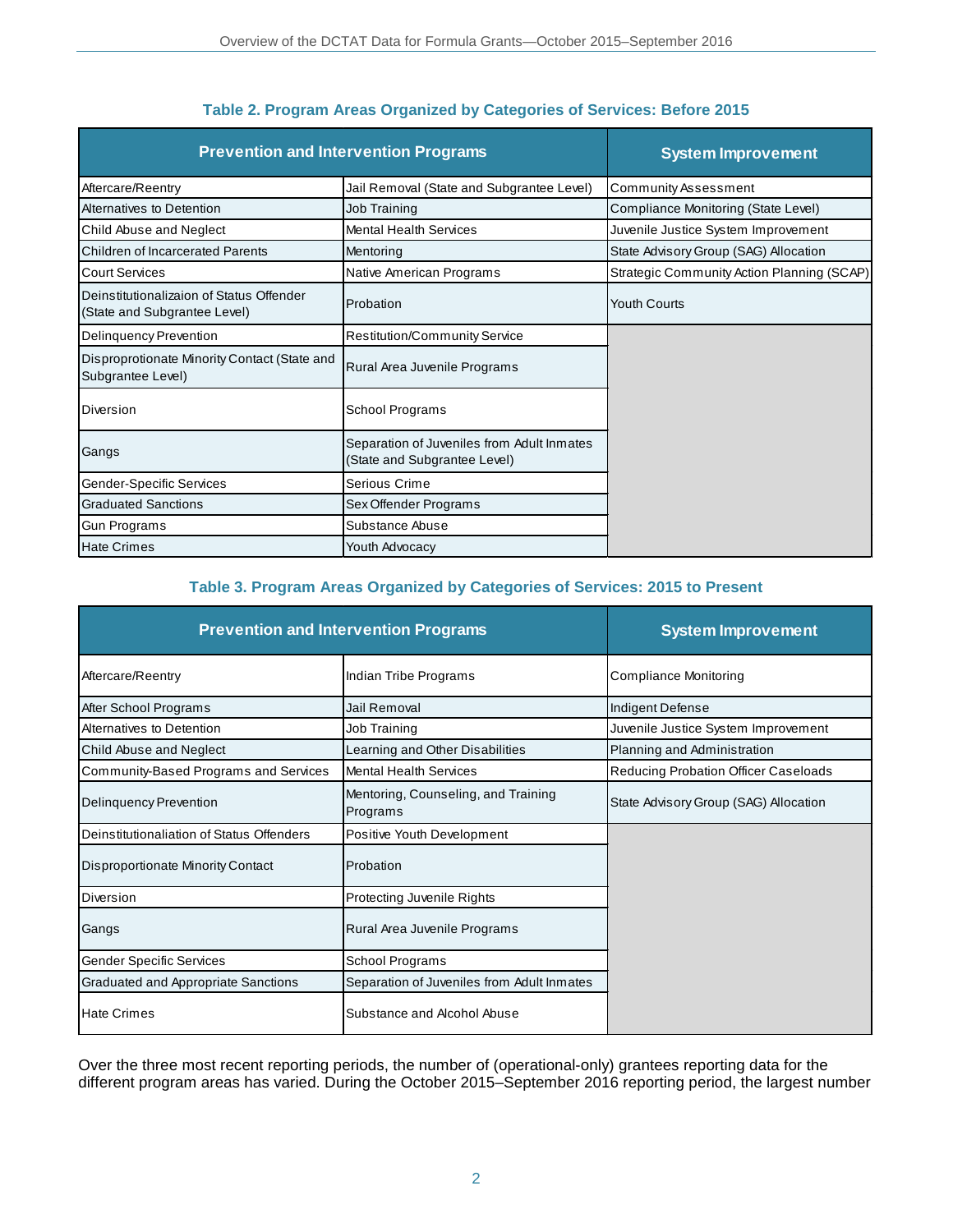of grantees reported data under the Prevention Programs subcategory, followed by Intervention Programs and System Improvement.<sup>2</sup>



**Figure 1. Awards by Program Area Across Reporting Periods: October 2013–September 2016**

Figure 2 depicts the number of subgrants by Federal fiscal year (FFY). During October 2014–September 2015, the most subgrants were made from FFY 2013 funding. In the most current reporting period, 416 subgrants were awarded from FFY 2013 funding.



**Figure 2. Number of Subgrants by Federal Fiscal Year 2009–2015**

 $^2$  Data found within Figure 1 includes information gathered from grants that were awarded before FY 2015. Data from grants that were awarded in FY 2015 are not included, as these grantees did not report on this specific information.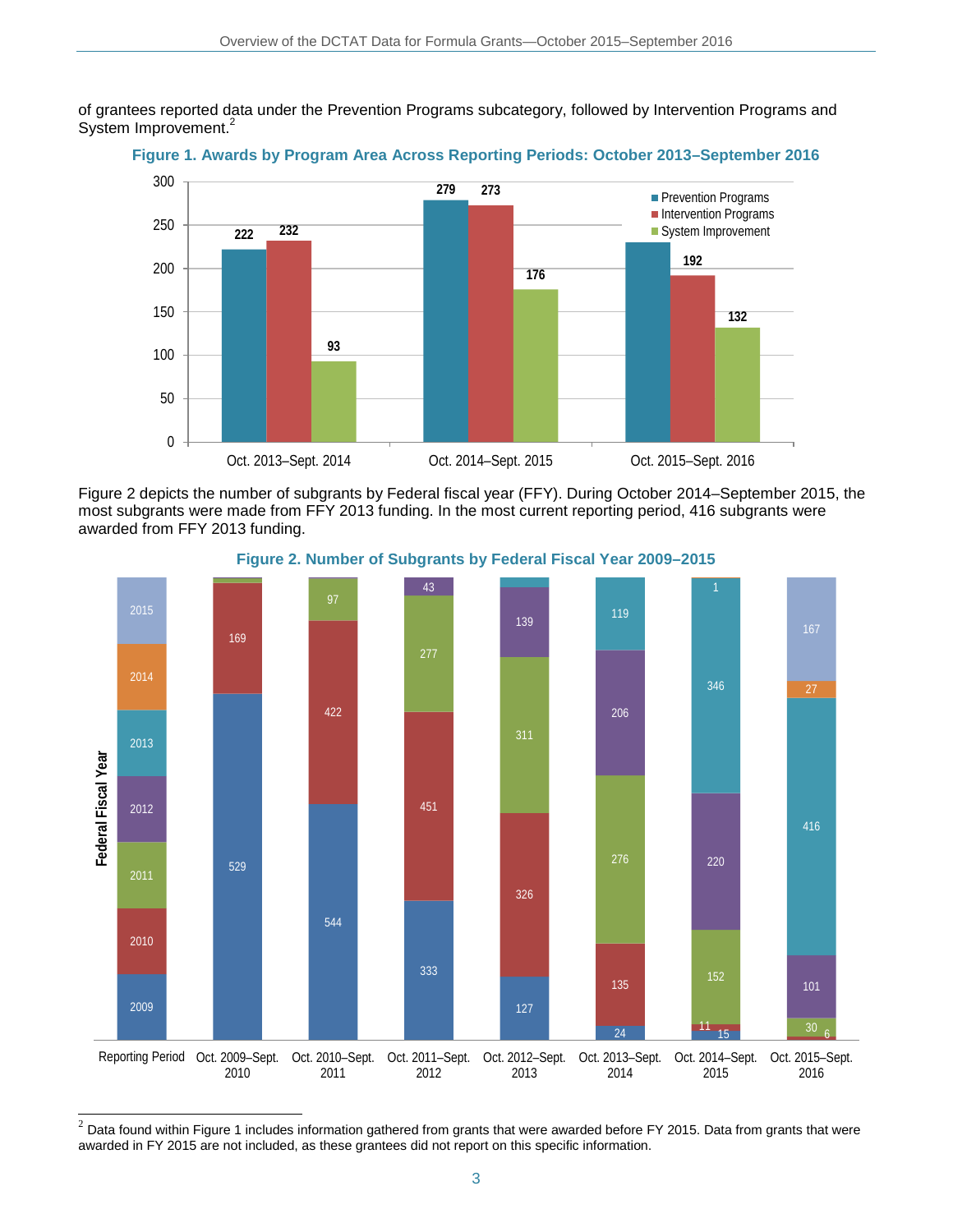In examining Formula Federal award amounts by state, district, or territory for the most recent reporting period, California received the most funds, followed by Florida and Texas (Table 4).

#### **Table 4. Federal Award Amount by State, District, or Territory (Dollars): October 2015–September 2016**

| <b>Grantee State,</b><br><b>District, or Territory</b> | <b>Grant Amount</b><br>(Dollars) | <b>Grantee State,</b><br><b>District, or Territory</b> | <b>Grant Amount</b><br>(Dollars) |
|--------------------------------------------------------|----------------------------------|--------------------------------------------------------|----------------------------------|
| AK                                                     | 762,000                          | MT                                                     | 787,334                          |
| <b>AL</b>                                              | 1,494,903                        | <b>NC</b>                                              | 2,297,154                        |
| AmSa                                                   | 148,166                          | <b>ND</b>                                              | 793,791                          |
| <b>AR</b>                                              | 1,787,334                        | <b>NE</b>                                              | 1,187,334                        |
| <b>AZ</b>                                              | 2,078,441                        | <b>NH</b>                                              | 800,836                          |
| CA                                                     | 10,242,952                       | <b>NJ</b>                                              | 3,770,913                        |
| CO                                                     | 1,165,080                        | <b>NM</b>                                              | 787,334                          |
| <b>CT</b>                                              | 1,224,906                        | <b>NV</b>                                              | 787,334                          |
| <b>DC</b>                                              | 762,000                          | <b>NY</b>                                              | 4,944,677                        |
| DE                                                     | 787,334                          | OH                                                     | 3,195,006                        |
| FL.                                                    | 9,915,839                        | OK                                                     | 955,078                          |
| GA                                                     | 3,180,890                        | <b>OR</b>                                              | 892,008                          |
| H <sub>l</sub>                                         | 1,187,334                        | PA                                                     | 4,228,952                        |
| IA                                                     | 794,215                          | PR                                                     | 761,272                          |
| ID                                                     | 1,107,334                        | R <sub>l</sub>                                         | 762,000                          |
| IL                                                     | 2,747,831                        | SC                                                     | 1,076,165                        |
| IN                                                     | 2,447,247                        | <b>SD</b>                                              | 1,187,334                        |
| KS                                                     | 2,160,357                        | <b>TN</b>                                              | 1,437,611                        |
| KY                                                     | 1,386,256                        | <b>TX</b>                                              | 6,134,364                        |
| LA                                                     | 1,521,501                        | UT                                                     | 1,282,924                        |
| <b>MA</b>                                              | 1,067,207                        | VA                                                     | 2,320,809                        |
| <b>MD</b>                                              | 1,297,989                        | VI                                                     | 210,074                          |
| <b>ME</b>                                              | 793,861                          | VT                                                     | 787,334                          |
| MI                                                     | 2,075,897                        | <b>WA</b>                                              | 2,043,360                        |
| <b>MN</b>                                              | 1,252,363                        | WI                                                     | 2,555,125                        |
| <b>MO</b>                                              | 1,372,560                        | <b>WV</b>                                              | 1,028,667                        |
| <b>MS</b>                                              | 794,810                          | <b>WY</b>                                              | 40,000                           |

### *1.2 Demographic Data for Program Participants, October 2015–September 2016*

Table 5 presents an aggregate of demographic data for the reporting period and the number of Formula grantees that serve each population. Targeted services include any approaches specifically designed to meet the needs of the population (e.g., gender-specific, culturally based, developmentally appropriate services).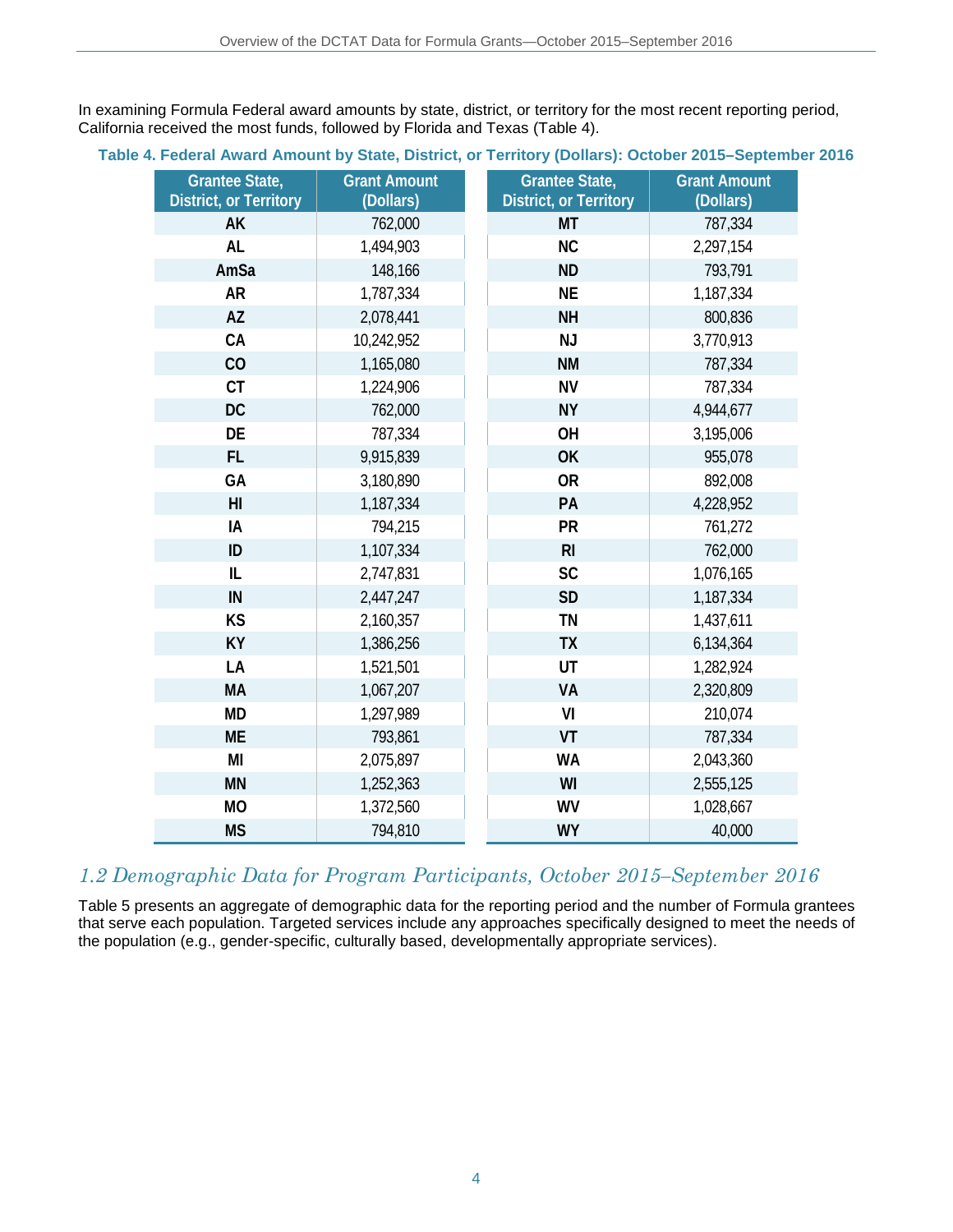| <b>Population</b>                             | <b>Grantees Serving Group</b><br><b>During Project Period</b> |
|-----------------------------------------------|---------------------------------------------------------------|
| <b>Race/Ethnicity</b>                         |                                                               |
| American Indian/Alaska Native                 | 215                                                           |
| Asian                                         | 259                                                           |
| <b>Black/African American</b>                 | 503                                                           |
| Hispanic or Latino (of Any Race)              | 485                                                           |
| Native Hawaiian and Other Pacific<br>Islander | 108                                                           |
| Other Race                                    | 251                                                           |
| <b>White/Caucasian</b>                        | 202                                                           |
| Caucasian/Non-Latino                          | 484                                                           |
| Youth Population Not Served Directly          | 194                                                           |
| <b>Justice System Status</b>                  |                                                               |
| At-Risk Population (No Prior Offense)         | 441                                                           |
| <b>First-Time Offenders</b>                   | 393                                                           |
| <b>Repeat Offenders</b>                       | 279                                                           |
| Sex Offenders                                 | 71                                                            |
| <b>Status Offenders</b>                       | 188                                                           |
| <b>Violent Offenders</b>                      | 112                                                           |
| Youth Population Not Served Directly          | 204                                                           |
| Gender                                        |                                                               |
| Male                                          | 437                                                           |
| Female                                        | 431                                                           |
| Youth Population Not Served Directly          | 196                                                           |
| Age                                           |                                                               |
| $0 - 10$                                      | 252                                                           |
| $11 - 18$                                     | 580                                                           |
| Over 18                                       | 86                                                            |
| Youth Population Not Served Directly          | 200                                                           |
| <b>Geographic Area</b>                        |                                                               |
| Rural                                         | 370                                                           |
| Suburban                                      | 308                                                           |
| Tribal                                        | 49                                                            |
| Urban                                         | 333                                                           |
| Youth Population Not Served Directly          | 201                                                           |
| <b>Other</b>                                  |                                                               |
| <b>Mental Health</b>                          | 244                                                           |
| Substance Abuse                               | 249                                                           |
| Truant/Dropout                                | 249                                                           |

#### **Table 5. Target Population: October 2015–September 2016**

# **2. Analysis of Core Measure Data: October 2015–September 2016**

### *2.1 Analysis of Target Behaviors*

Targeted behaviors measure a positive change in behavior among program participants. Ideally, data are collected on the number of youth who demonstrate a positive change for a targeted behavior in each reporting period. Tables 6 and 7 show a list of measures for which grantees were required to evaluate performance and track data for certain target behaviors in each program category. The tables list both short-term (Table 6) and long-term (Table 7) percentages for the specified target behavior for all program categories. In all, 124,903 youth participants were served in various programs funded by Formula Grants. Of that number, approximately 67 percent completed the defined program requirements successfully.

Table 6 shows that 75 percent of program youth exhibited a desired change in the targeted behavior in the short term.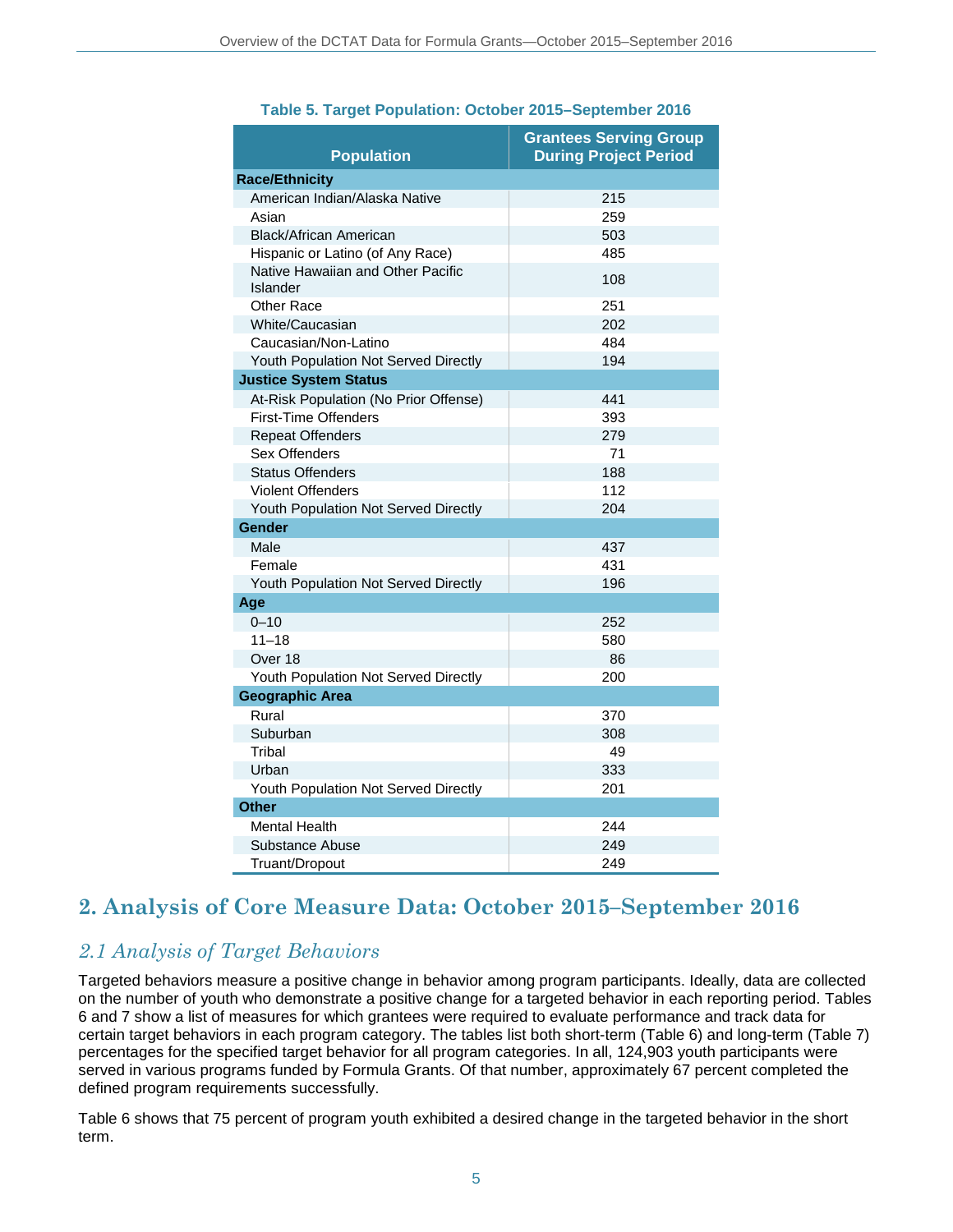| <b>Target Behavior</b>               | <b>Youth Receiving</b><br><b>Services for</b><br><b>Target Behavior</b> | <b>Youth with Noted</b><br><b>Behavioral Change</b> | <b>Percentage of Youth</b><br>with Noted<br><b>Behavioral Change</b> |
|--------------------------------------|-------------------------------------------------------------------------|-----------------------------------------------------|----------------------------------------------------------------------|
| Antisocial Behavior                  | 12,337                                                                  | 9,309                                               | 75%                                                                  |
| Body Image                           | 324                                                                     | 263                                                 | 81                                                                   |
| <b>Cultural Skill Building/Pride</b> | 68                                                                      | 68                                                  | 100                                                                  |
| <b>Employment Status</b>             | 49                                                                      | 47                                                  | 96                                                                   |
| <b>Family Relationships</b>          | 3,548                                                                   | 2,954                                               | 83                                                                   |
| Gang Resistance/Involvement          | 60                                                                      | 60                                                  | 100                                                                  |
| <b>GED</b>                           | 51                                                                      | 38                                                  | 75                                                                   |
| <b>GPA</b>                           | 295                                                                     | 76                                                  | 16                                                                   |
| <b>Job Skills</b>                    | 72                                                                      | 71                                                  | 99                                                                   |
| Perception of Social Support         | 370                                                                     | 345                                                 | 93                                                                   |
| <b>School Attendance</b>             | 12,680                                                                  | 9,036                                               | 71                                                                   |
| Self Esteem                          | 828                                                                     | 737                                                 | 89                                                                   |
| Social Competence                    | 3,390                                                                   | 2,931                                               | 86                                                                   |
| Substance Use                        | 8,052                                                                   | 5,657                                               | 70                                                                   |
| <b>Total</b>                         | 42,124                                                                  | 31,592                                              | 75%                                                                  |

### **Table 6. Short-Term Performance Measures Data: October 2015–September 2016**

Table 7 lists the percentages for the long-term outcomes of the specified target behaviors for all program categories. Long-term outcomes are the ultimate outcomes sought for participants, recipients, the juvenile justice system, or the community. They are measured within 6–12 months after youth leave or complete the program. Overall, 84 percent of program youth had a desired change in the targeted behavior.

| <b>Target Behavior</b>        | <b>Youth Receiving</b><br><b>Services for Target</b><br><b>Behavior Who Exited</b><br>6-12 Months Ago | <b>Youth with Noted</b><br><b>Behavioral Change</b> | <b>Percentage of Youth</b><br>with Noted<br><b>Behavioral Change</b> |
|-------------------------------|-------------------------------------------------------------------------------------------------------|-----------------------------------------------------|----------------------------------------------------------------------|
| Antisocial Behavior           | 1,019                                                                                                 | 704                                                 | 69%                                                                  |
| Cultural Skill Building/Pride | 68                                                                                                    | 68                                                  | 100                                                                  |
| <b>Family Relationships</b>   | 788                                                                                                   | 660                                                 | 84                                                                   |
| GED                           | 8                                                                                                     | 8                                                   | 100                                                                  |
| <b>GPA</b>                    | 51                                                                                                    | 38                                                  | 75                                                                   |
| Job Skills                    | 12                                                                                                    | $12 \overline{ }$                                   | 100                                                                  |
| Perception of Social Support  | 57                                                                                                    | 55                                                  | 96                                                                   |
| <b>School Attendance</b>      | 142                                                                                                   | 112                                                 | 79                                                                   |
| Self Esteem                   | 91                                                                                                    | 83                                                  | 91                                                                   |
| Social Competence             | 617                                                                                                   | 584                                                 | 95                                                                   |
| Substance Use                 | 968                                                                                                   | 895                                                 | 92                                                                   |

#### **Table 7. Long-Term Performance Measures Data: October 2015–September 2016**

### *2.2 Analysis of Evidence-Based Programs and/or Practices*

Evidence-based programs and practices include program models that have been shown, through rigorous evaluation and replication, to be effective at preventing or reducing juvenile delinquency or related risk factors. A significant number of programs funded through Formula Grants are implementing evidence-based programs and/or practices (Figure 3). In October 2015–September 2016, 43 percent of grantees and subgrantees (*n* = 321) implemented evidence-based programs and/or practices.

**Total 3,821 3,219 84%**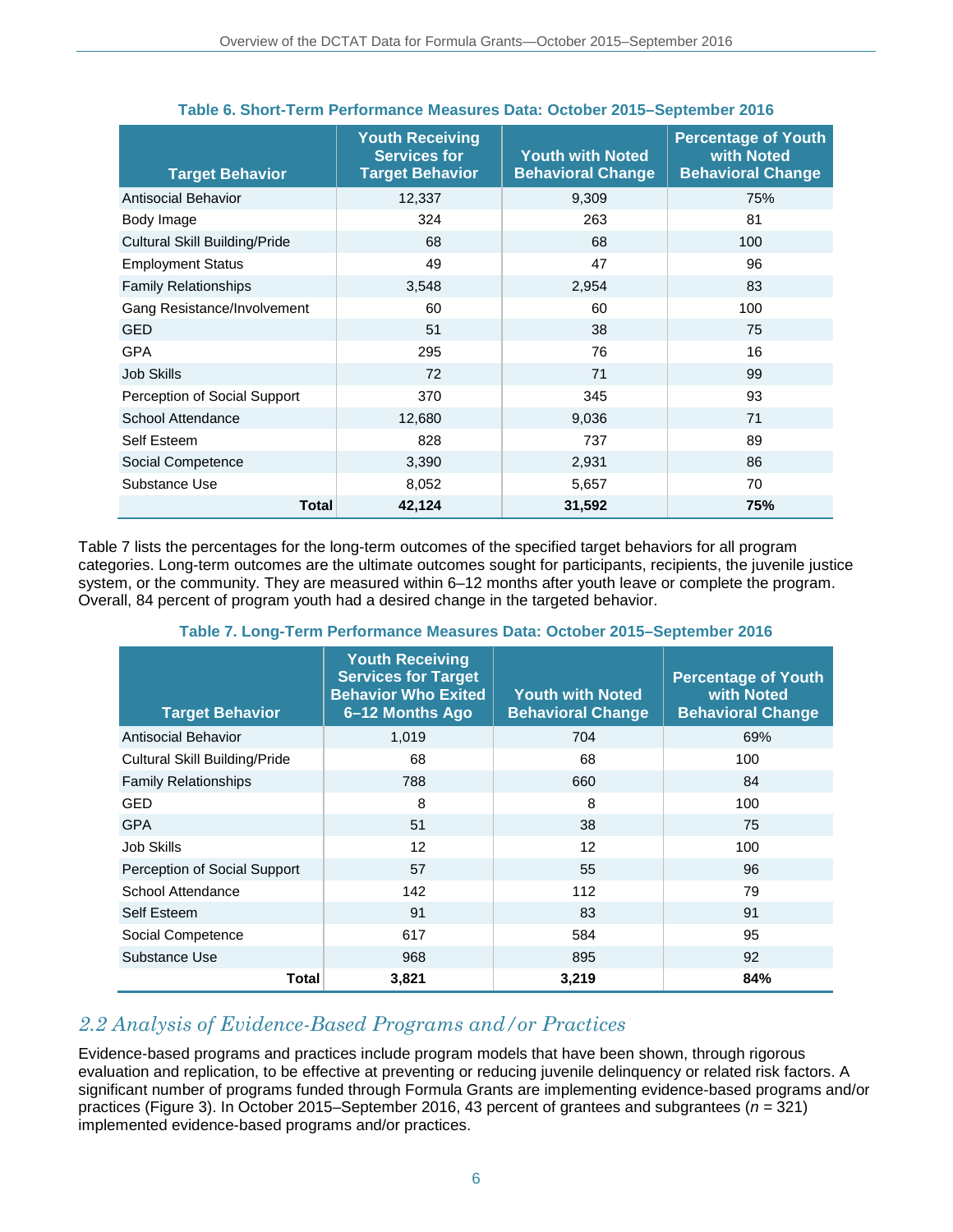

### **Figure 3. Programs Implementing Evidence-Based Programs and/or Practices: October 2013–September 2016**

### *2.3 Analysis of Offenses*

Data are collected that relate to the offending behaviors of program youth. These youth are currently being served by programs that receive funding from a Formula grant, and the youth were arrested or committed a delinquent offense during the reporting period. Information was also gathered on program youth who were committed to a juvenile facility or sentenced to an adult prison during the reporting period. Short-term data are shown in Table 8 and long-term data in Table 9.

| <b>Performance Measure</b>                                                           | <b>Number of</b><br><b>Program Youth</b><br>by Performance Measure |
|--------------------------------------------------------------------------------------|--------------------------------------------------------------------|
| Number of program youth tracked                                                      | 43,654                                                             |
| Of those tracked, number of program youth who had an arrest or delinguent<br>offense | 10,983                                                             |
| Number of program youth who were committed to a juvenile facility                    | 2,789                                                              |
| Number of program youth who were sentenced to an adult prison                        | 55                                                                 |
| Number of program youth who received another sentence                                | 258                                                                |
| Percentage of program youth who offend                                               | 10,983/43,654<br>(25%)                                             |

### **Table 8. Short-Term Offending Data: October 2015–September 2016**

#### **Table 9. Long-Term Offending Data: October 2015–September 2016**

| <b>Performance Measure</b>                                                           | <b>Number of</b><br><b>Program Youth by</b><br><b>Performance Measure</b> |
|--------------------------------------------------------------------------------------|---------------------------------------------------------------------------|
| Number of program youth who exited the program 6–12 months ago who were<br>tracked   | 3,831                                                                     |
| Of those tracked, number of program youth who had an arrest or delinguent<br>offense | 340                                                                       |
| Number of program youth who were committed to a juvenile facility                    | 267                                                                       |
| Number of program youth who were sentenced to an adult prison                        | 3                                                                         |
| Number of program youth who received another sentence                                | 31                                                                        |
| Percentage of program youth who offend                                               | 340/3,831<br>(9%)                                                         |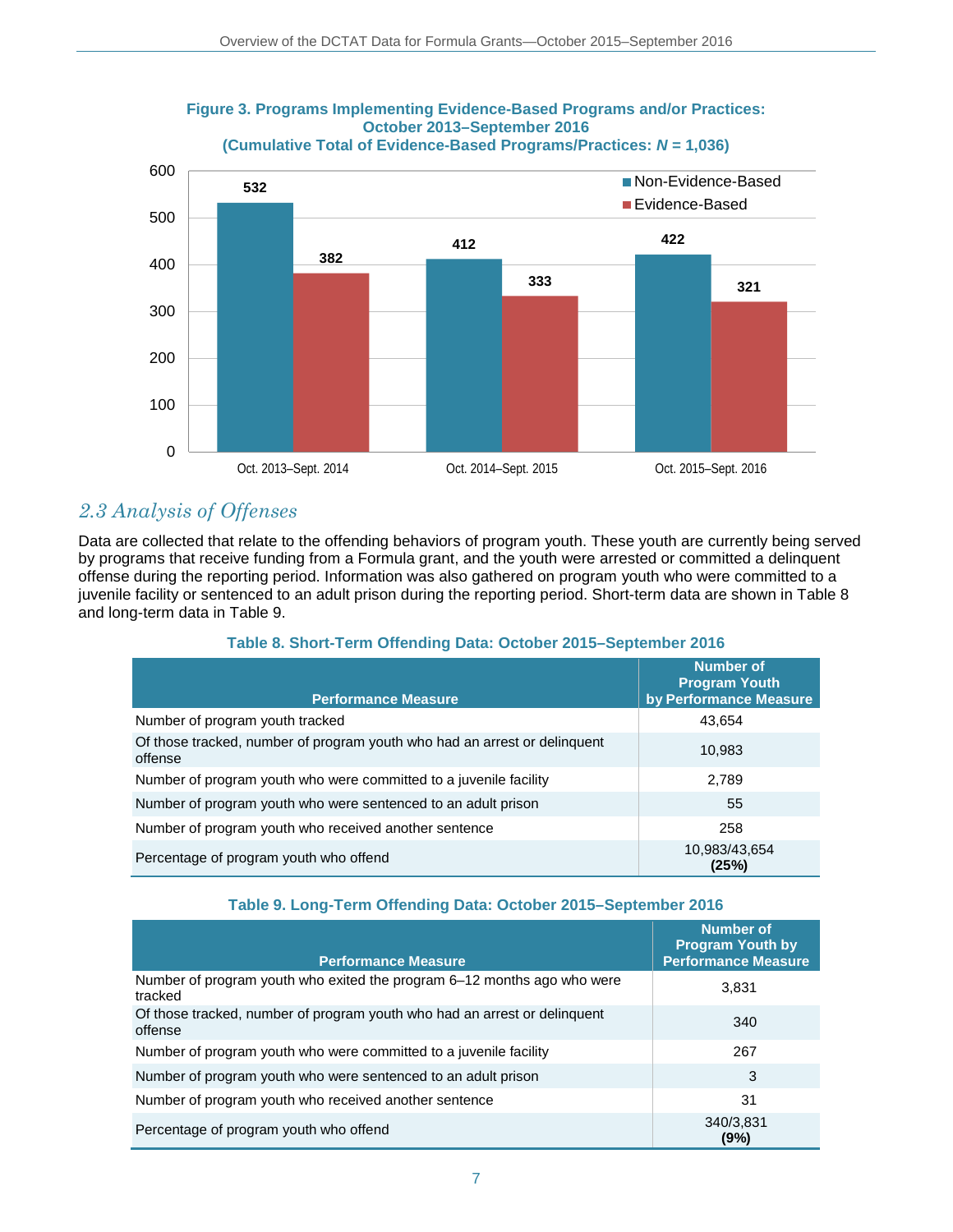# *2.4 Analysis of the Recidivism Measure*

Included in the core measures are those that gauge reoffending outcomes for youth served by the program. The term recidivism (or reoffending) refers to a subsequent new offense. Youth who reoffend are already in the system and are adjudicated for a new delinquent offense. These youth are typically served in intervention programs that have a goal of preventing subsequent offenses.

Recidivism levels among the youth served while in the program (short-term data) were relatively low: 5 percent of the youth who were tracked reoffended while in the program. A number of youth who exited the program were tracked for reoffenses 6–12 months earlier (*N* = 5,518). Of those tracked, 418 committed a new offense. Short-term juvenile recidivism rates are shown in Table 10 and long-term recidivism rates in Table 11.

| <b>Performance Measure</b>                                                              | <b>Number of</b><br><b>Program Youth by</b><br><b>Performance Measure</b> |
|-----------------------------------------------------------------------------------------|---------------------------------------------------------------------------|
| Number of program youth tracked                                                         | 21,901                                                                    |
| Of those tracked, number of program youth who had a new arrest or delinquent<br>offense | 1,069                                                                     |
| Number of program youth who were recommitted to juvenile facility                       | 463                                                                       |
| Number of program youth who were sentenced to an adult prison                           | 19                                                                        |
| Number of program youth who received another sentence                                   | 403                                                                       |
| Percentage of program youth who reoffend (recidivism)                                   | 1,069/21,901<br>(5%)                                                      |

#### **Table 10. Short-Term Reoffending Data: October 2015–September 2016**

#### **Table 11. Long-Term Reoffending Data for Youth Exiting Programs 6–12 Months Earlier: October 2015–September 2016**

| <b>Performance Measure</b>                                                              | Number of<br><b>Program Youth by</b><br><b>Performance Measure</b> |
|-----------------------------------------------------------------------------------------|--------------------------------------------------------------------|
|                                                                                         |                                                                    |
| Number of program youth who exited the program 6–12 months ago who were<br>tracked      | 5.518                                                              |
| Of those tracked, number of program youth who had a new arrest or delinquent<br>offense | 418                                                                |
| Number of program youth who were recommitted to a juvenile facility                     | 261                                                                |
| Number of program youth who were sentenced to an adult prison                           | 7                                                                  |
| Number of program youth who received another sentence                                   | 87                                                                 |
| Percent of program youth who reoffend (recidivism)                                      | 418/5,518<br>(8%)                                                  |

# **3. Narrative Response Data**

### *3.1 Grant-Related Accomplishments: October 2015–September 2016*

Grantees were asked to answer four questions about their overall accomplishments, and any barriers they encountered during the reporting period. The narrative responses present a story to go with the numeric data that each grantee reported. States reported numerous accomplishments, including (but not limited to) educational enhancements, growth in mentoring partnerships, increased use of alternative programs to avoid placement in juvenile detention centers, and reduction of disproportionate minority contact within the juvenile justice system.

Maryland provided funding to 12 state and local juvenile justice systems in an effort to develop intervention and prevention programs. Minnesota used grant funding to increase delinquency prevention and reduce the number of referrals from schools to police agencies. Nebraska implemented a multifaceted approach to decreasing gang violence while enhancing community-based violence prevention programs.